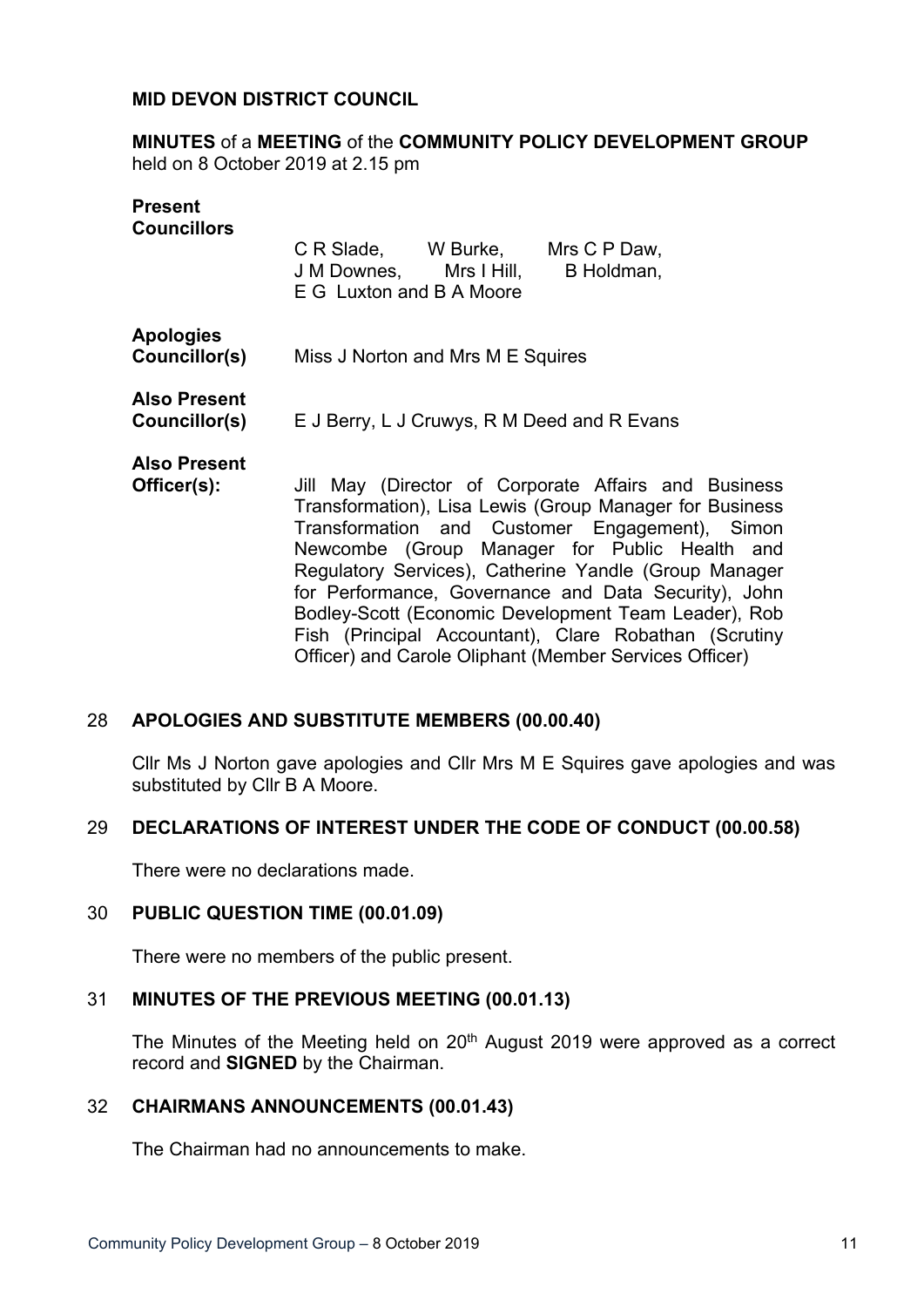# 33 **PERFORMANCE AND RISK (00.01.53)**

The Group had before it and **NOTED** the \*Performance and Risk report from the Group Manager for Performance Governance and Data Security who explained that this was the second report for 2019/2020.

She explained that this was the second regular review of Performance and Risk and included results to the end of August.

Members discussed the results and there were no questions for officers.

Note: \*Report previously circulated and attached to the minutes.

# 34 **SINGLE EQUALITIES POLICY AND EQUALITY OBJECTIVE (00.03.57)**

The Group received a \*report from the Group Manager for Performance, Governance and Data Security outlining the Council's statutory duties under the Equality Act 2010.

She explained that the Leadership Team had introduced a new objective to look in more depth at issues in relation to specific Protected Characteristics and this would begin with mental health issues which would contribute to the work to reduce staff sickness but also wok for the wider community such as Dementia awareness. She informed the Group that a meeting with staff had been set for 22nd October to debate a way forward and that once a terms of reference had been agreed it would be opened up to Members and other groups.

In response to a question asked she detailed the Protected Characteristics:

- Age
- Disability (including people with learning disabilities, people with mental illness and people living with HIV and/or AIDS)
- Gender reassignment
- Material status, family circumstances, or caring responsibilities
- Pregnant women and mothers with young children (under 5's)
- Race, including nationality, national or ethnic origin, being a traveller or gypsy
- Religion or belief
- Sex
- Sexual orientation

The Group discussed the report and it was:

**RECOMMENDED** to the Cabinet that the Equality Policy and Objectives for 2019- 2021 be approved.

(Proposed by Cllr B A Moore and seconded by Cllr W Burke)

Note: \*Report previously circulated and attached to the minutes.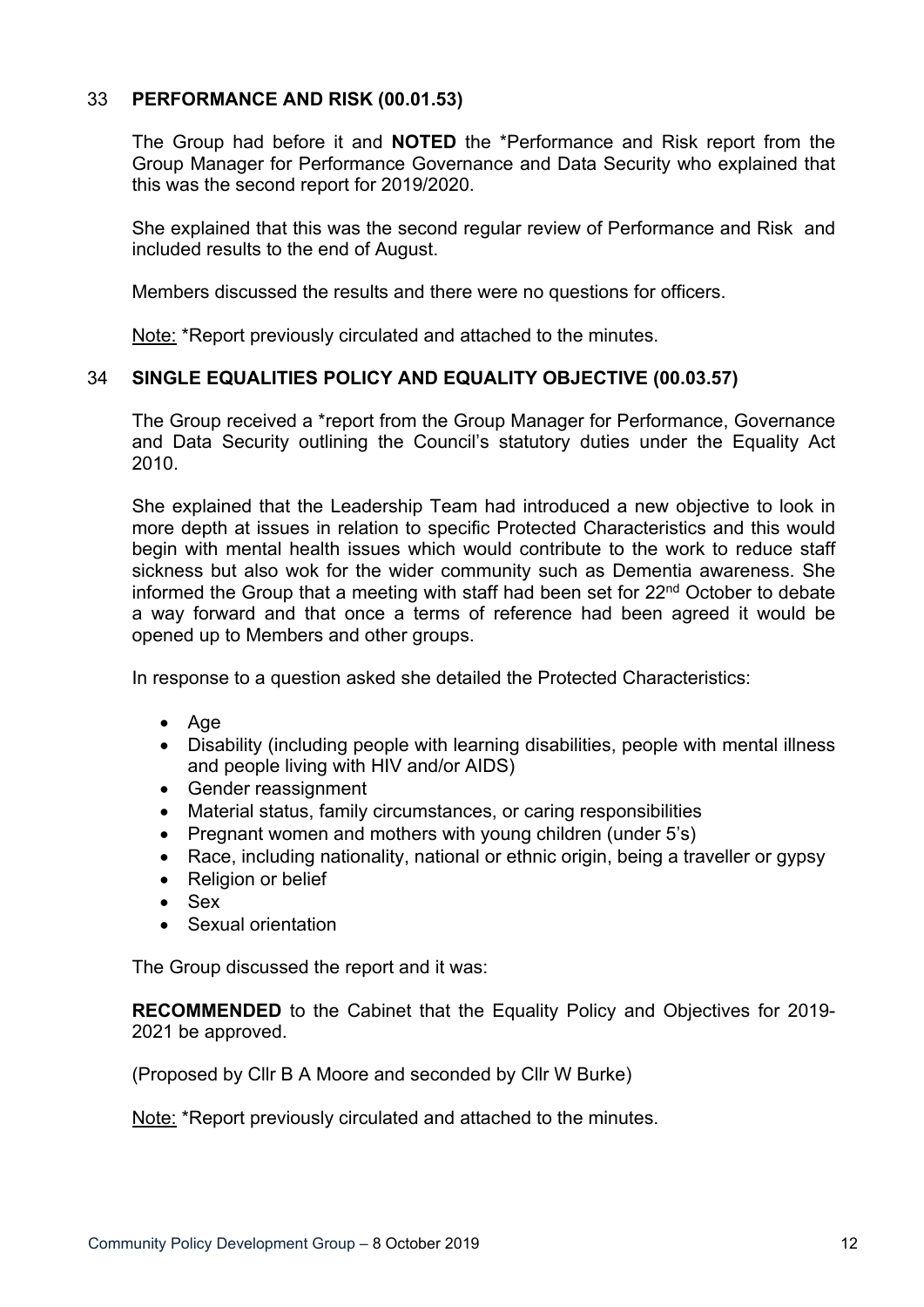## 35 **AIR QUALITY ACTION PLAN FOR CULLOMPTON AND CREDITON (00.07.53)**

The Group had before it and **NOTED** a \*report from the Group Manager for Public Health and Regulatory Services providing progress on the adopted Air Quality Action Plan for Crediton and the Cullompton Air Quality Management Areas.

He explained the legal framework and that it was statutory requirement for the Council to provide an action plan in Air Quality Management Areas. He informed the Group that there were various conflicts between two sets of Government policy and that air quality issues were the cause of 60,000 deaths a year which was on a par with smoking.

He explained to the Group the status of air quality across the district and that there had been a slight deterioration since 2018 which could be attributed to a change in weather patterns and had been replicated across the UK.

Members expressed concerns that although an action plan had been in place in Crediton for over a decade no practical action had appeared to have been taken by the Council and they asked about the likelihood of monies being used to combat the issues and identify measures which could make a difference.

The Group Manager for Public Health and Regulatory Services explained that key progress and improvements had been delivered in the Exeter Road area of Crediton but there had been challenges around heritage and traffic management and getting key partners on board but the Council was trying hard to find solutions for the High Street. A new approach to combine street scene enhancements with more innovative traffic management measures set out in the PJ Associates study led by the town council was likely to result in a series of new measures key stakeholders could support. He further explained that previous S106 contributions had been held back until these new solutions had been agreed and the Council was currently looking to see if there were some early wins once these had been fully evaluated, costed and prioritised. A key update for the Action Plan was being brought forward to 2020 to enable these specific measures to be properly incorporated and subsequently delivered.

He also informed the Group that new air quality monitors had been installed in Crediton and Cullompton and that there could be a possibility of situating these outside of schools in the future to monitor the air quality in those areas, with opportunities to work alongside teachers and pupils for additional educational benefit.

Members then discussed the air quality issues outside of schools and that it was difficult to encourage parents to stop using cars for the school runs.

In response to questions asked the officer explained that the Council worked closely with DCC on the local transport plan and where there were gaps in the strategic approach they were working to try and influence this.

He explained that if the public wanted to see a more interlinked public transport system which included greener links to the rail network then this would have more influence as part of the relevant towns Neighbourhood Plans.

Consideration was given to: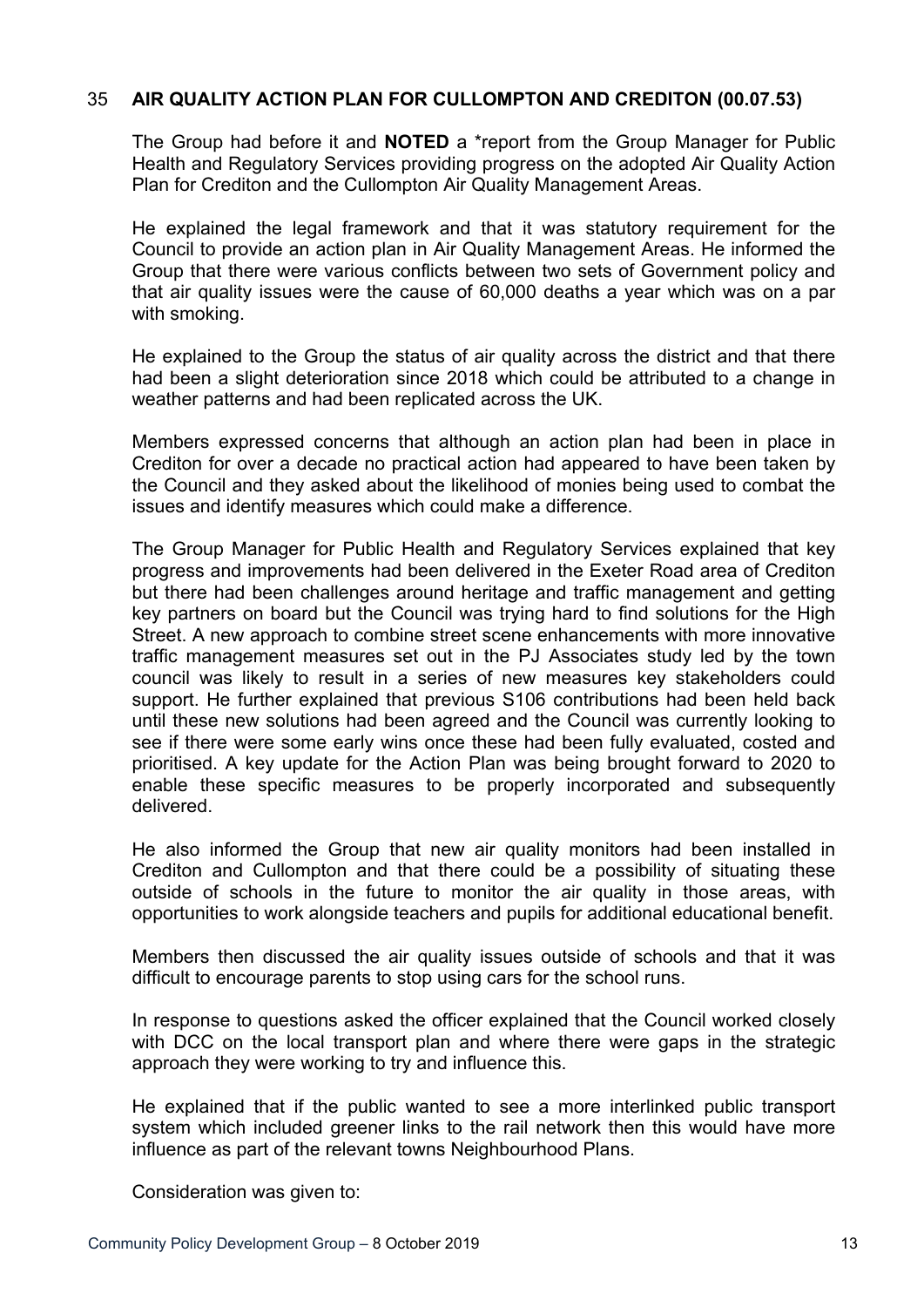- Walking was better than travelling in cars
- A shuttle bus from Tiverton to Tiverton Parkway Station
- Cycle Lanes outside every school in the district
- A survey which suggested 70% of parents who drove to school lived within 1km

Note: \*Report previously circulated and attached to the minutes

# 36 **STRATEGIC GRANTS AND SERVICE LEVEL AGREEMENT PROGRAMME 2020- 2023 (00.43.35)**

The Group had before it and **NOTED** a \*report from the Head of Planning, Economy and Regeneration presented by the Growth and Regeneration Officer outlining the process for agreeing the level of grant funding for the Strategic Grants and Service Level Agreement Programme for 2020-2023.

He explained that the report set out the process for the 5 recipients of strategic grants and that a Working Group would be required to agree the suggested level of funding and the process to be used. He informed the Group that the timescales were quite tight and that the Working Group's recommendations would need to be presented to the PDG at the next meeting on 10<sup>th</sup> December in order to assist with the budget setting process.

The Group **AGREED** to set up a Working Group to review the level of funding to individual strategic grant recipients in light of the reduced level of council funding. The members of the Working Group were agreed as:

- Cllr W Burke
- Cllr B Holdman
- Cllr Mrs M E Squires

(Proposed by the Chairman)

Note: \* Report previously circulated and attached to the minutes.

## 37 **FINANCIAL MONITORING (00.48.22)**

The Group received and **NOTED** a verbal update from the Principal Accountant presenting a financial update in respect of the income and expenditure so far in the year.

He explained that the largest variance was in Planning (mainly related to a forecast under recovery in budgeted Planning Fee income to the end of the year) and that as this was a demand led service it was experiencing a reduced level of revenue. He explained that the service was dependant on the size, scale and numbers of planning applications received.

In response to questions he explained that the figures quoted for the Planning service was the amount of revenue collected to date from planning applications and associated services and forecast income to the end of the year.